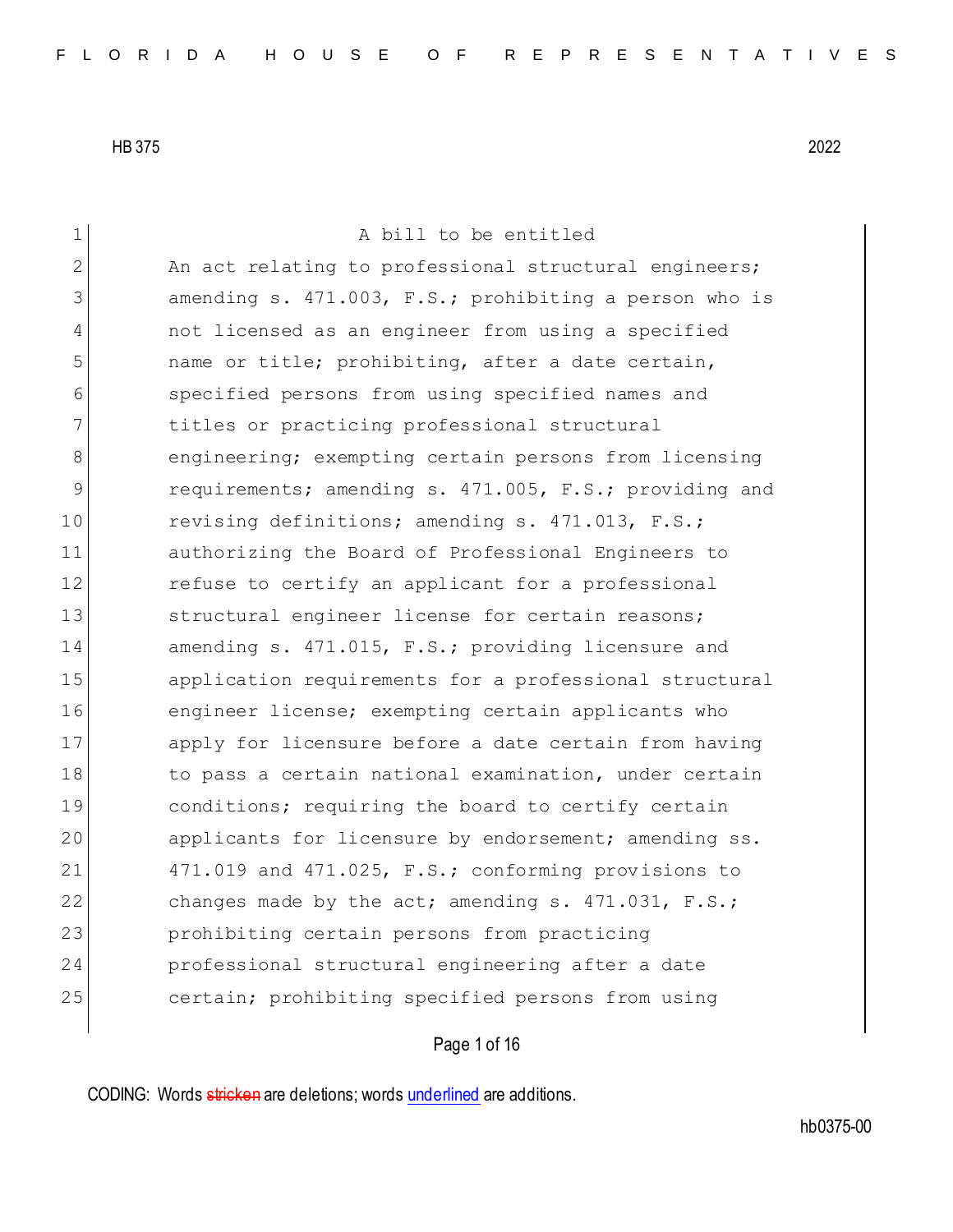Page 2 of 16 26 specified names and titles; amending s. 471.033, F.S.; 27 Specifying acts that constitute grounds for 28 disciplinary action, including civil penalties, 29 against a professional structural engineer; amending 30 ss. 471.037 and 471.0385, F.S.; conforming provisions 31 to changes made by the act; providing an effective 32 date. 33 34 Be It Enacted by the Legislature of the State of Florida: 35 36 Section 1. Subsections (1) and (2) of section 471.003, 37 Florida Statutes, are amended to read: 38 471.003 Qualifications for practice; exemptions. 39 (1)(a) No person other than a duly licensed engineer shall 40 | practice engineering or use the name or title of "licensed 41 engineer," "professional engineer," or "registered engineer" or 42 any other title, designation, words, letters, abbreviations, or 43 device tending to indicate that such person holds an active 44 license as an engineer in this state. 45 (b) Effective March 1, 2024, only a person who is a duly 46 licensed professional structural engineer shall engage in the 47 practice of professional structural engineering or use the name 48 or title of "licensed structural engineer," "professional 49 structural engineer," or "registered structural engineer" or any 50 other title, designation, words, letters, abbreviations, or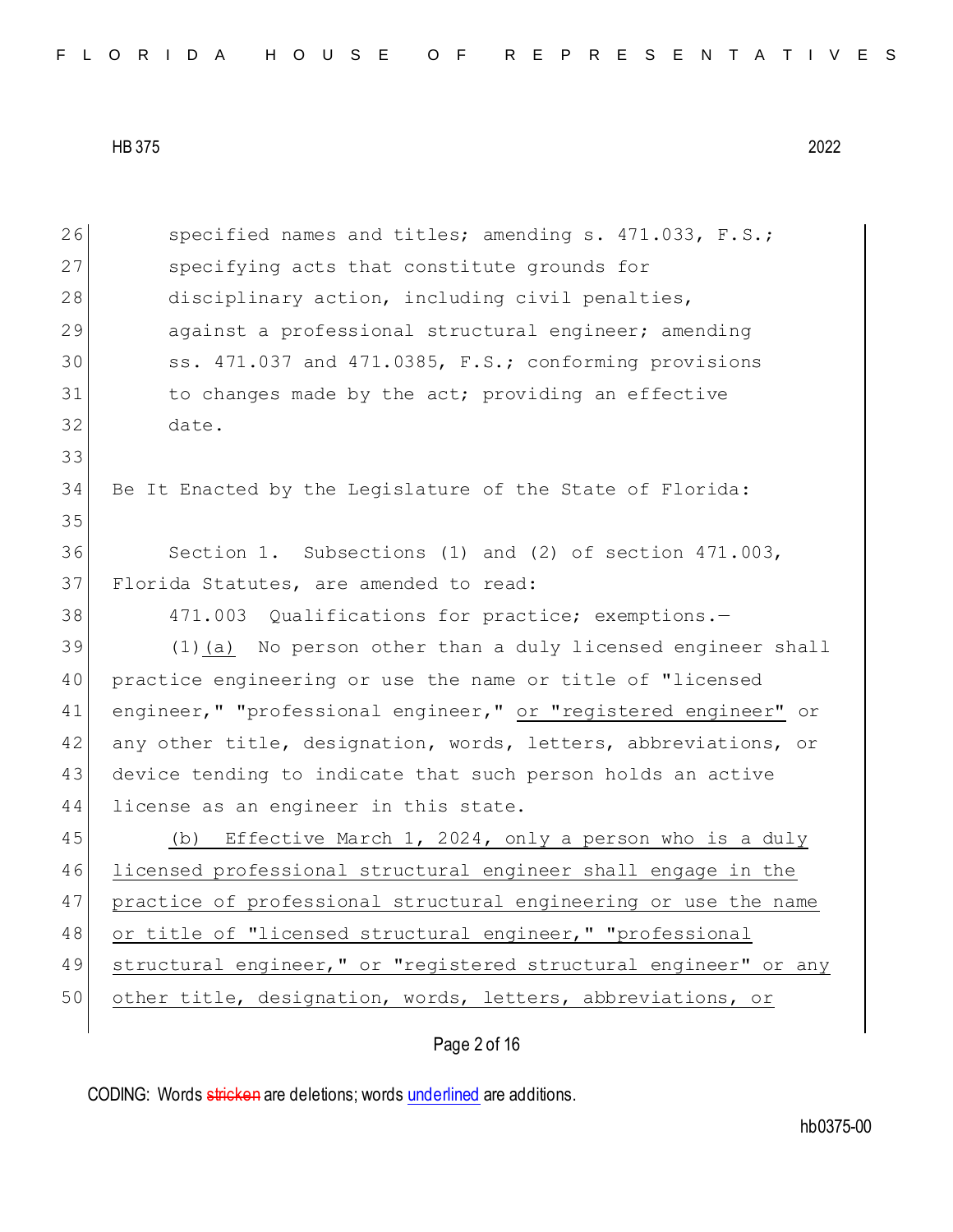51 device tending to indicate that such person holds an active 52 license as a professional structural engineer in this state. 53 (2) The following persons are not required to be licensed 54 under the provisions of this chapter as a licensed engineer or a 55 llicensed professional structural engineer: 56 (a) Any person practicing engineering for the improvement 57 of, or otherwise affecting, property legally owned by her or 58 him, unless such practice involves a public utility or the 59 public health, safety, or welfare or the safety or health of 60 employees. This paragraph may shall not be construed as 61 authorizing the practice of engineering through an agent or

 $62$  employee who is not duly licensed under the provisions of this 63 chapter.

64 (b)1. A person acting as a public officer employed by any 65 state, county, municipal, or other governmental unit of this 66 state when working on any project the total estimated cost of 67 | which is \$10,000 or less.

68 2. Persons who are employees of any state, county, 69 municipal, or other governmental unit of this state and who are 70 the subordinates of a person in responsible charge licensed 71 under this chapter, to the extent that the supervision meets 72 standards adopted by rule of the board.

73 (c) Regular full-time employees of a corporation not 74 engaged in the practice of engineering as such, whose practice 75 of engineering for such corporation is limited to the design or

## Page 3 of 16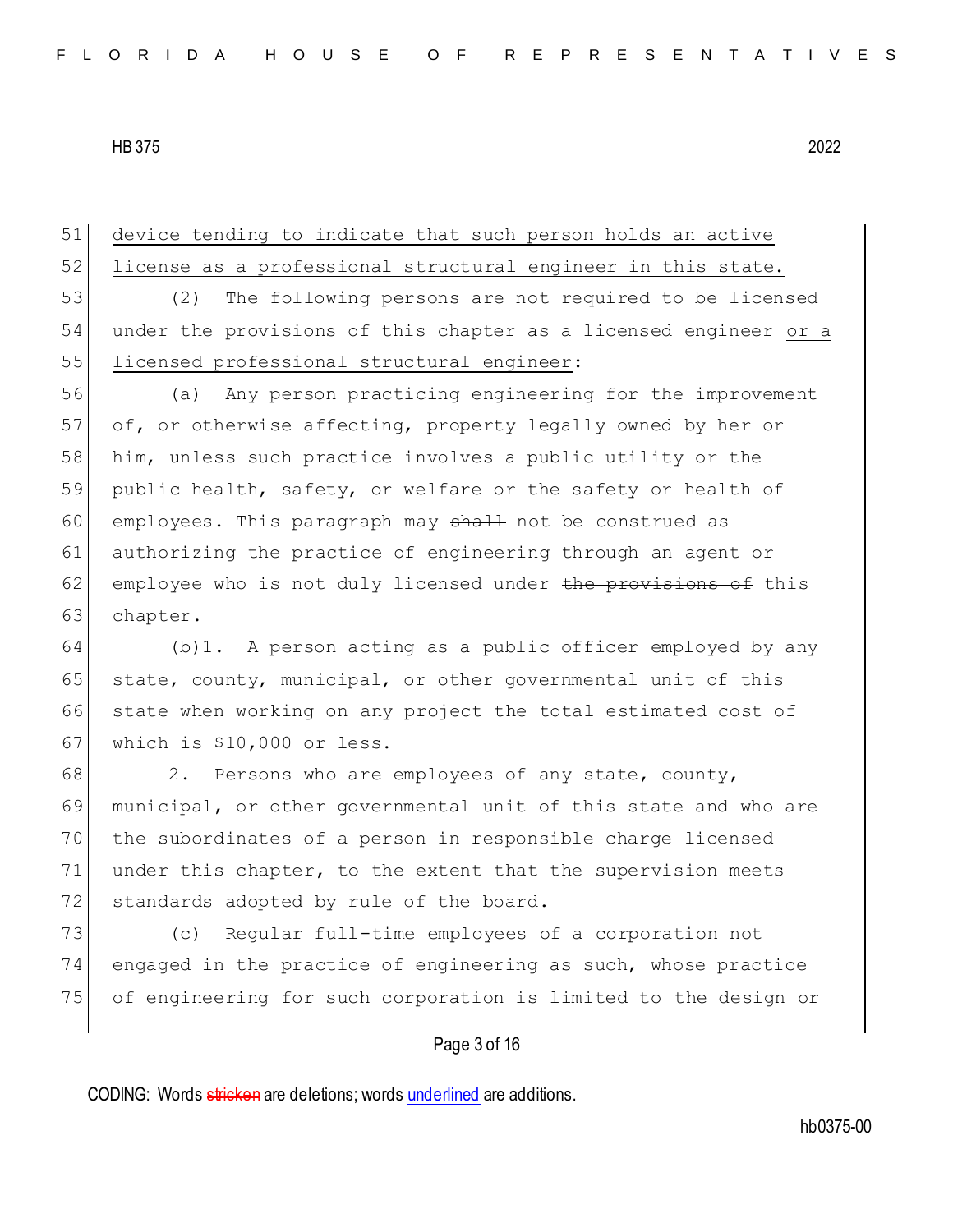76 fabrication of manufactured products and servicing of such 77 products.

78 (d) Regular full-time employees of a public utility or 79 other entity subject to regulation by the Florida Public Service 80 Commission, Federal Energy Regulatory Commission, or Federal 81 Communications Commission.

82 (e) Employees of a firm, corporation, or partnership who 83 are the subordinates of a person in responsible charge, licensed 84 under this chapter.

85 (f) Any person as contractor in the execution of work 86 designed by a professional engineer or a professional structural 87 engineer or in the supervision of the construction of work as a 88 foreman or superintendent.

89 (g) A licensed surveyor and mapper who takes, or contracts 90 for, professional engineering services incidental to her or his 91 practice of surveying and mapping and who delegates such 92 engineering services to a licensed professional engineer 93 qualified within her or his firm or contracts for such 94 professional engineering services to be performed by others who 95 are licensed professional engineers under the provisions of this 96 chapter.

97 (h) Any electrical, plumbing, air-conditioning, or 98 mechanical contractor whose practice includes the design and 99 fabrication of electrical, plumbing, air-conditioning, or 100 mechanical systems, respectively, which she or he installs by

## Page 4 of 16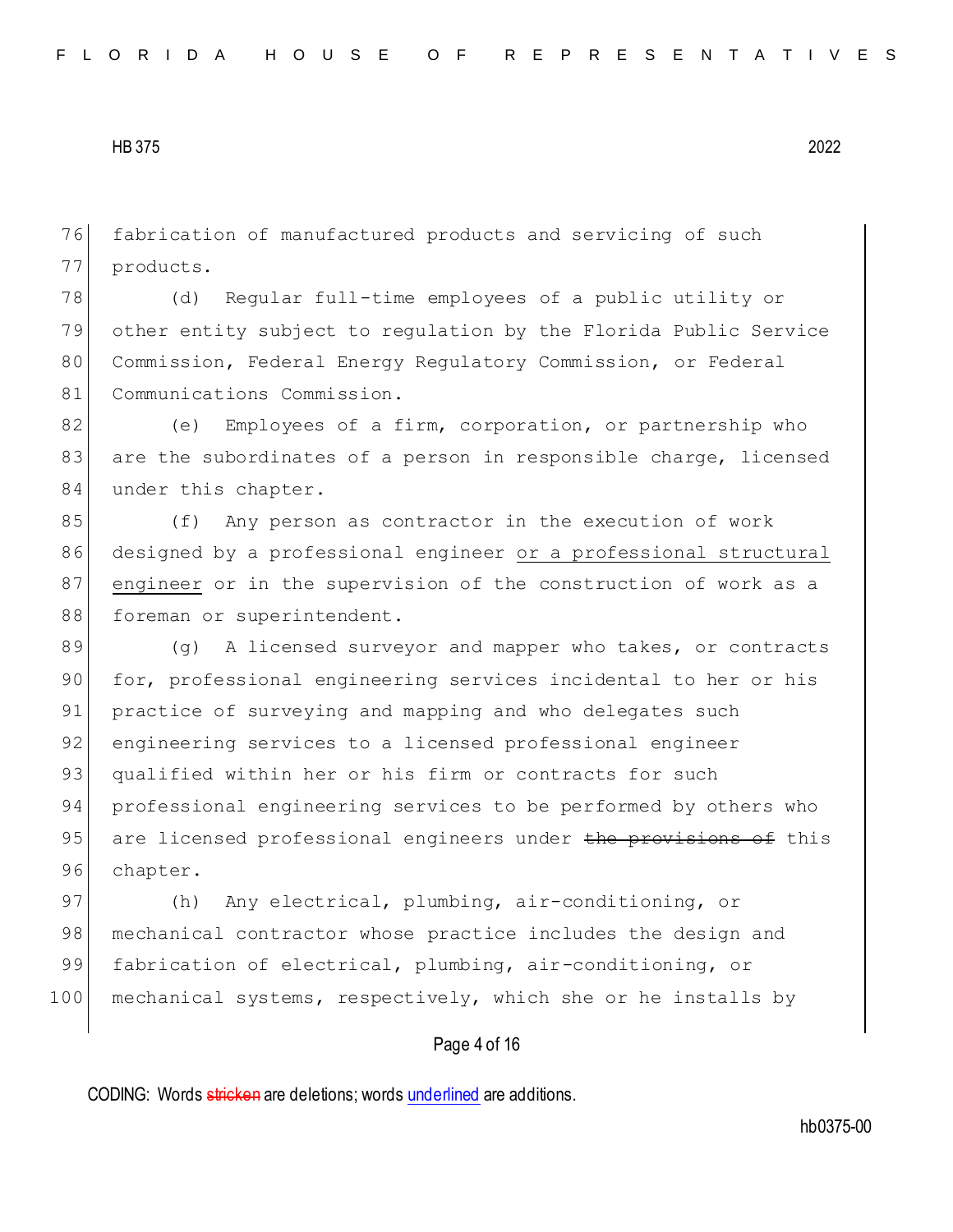101 virtue of a license issued under chapter 489, under former part 102 I of chapter 553, Florida Statutes 2001, or under any special 103 act or ordinance when working on any construction project which:

104 1. Requires an electrical or plumbing or air-conditioning 105 and refrigeration system with a value of \$125,000 or less; and

 2.a. Requires an aggregate service capacity of 600 amperes (240 volts) or less on a residential electrical system or 800 amperes (240 volts) or less on a commercial or industrial 109 electrical system;

110 b. Requires a plumbing system with fewer than 250 fixture 111 units; or

112 c. Requires a heating, ventilation, and air-conditioning 113 system not to exceed a 15-ton-per-system capacity, or if the 114 project is designed to accommodate 100 or fewer persons.

 (i) Any general contractor, certified or registered 116 pursuant to the provisions of chapter 489, when negotiating or performing services under a design-build contract as long as the engineering services offered or rendered in connection with the contract are offered and rendered by an engineer or a 120 professional structural engineer licensed under in accordance with this chapter.

122 (j) Any defense, space, or aerospace company, whether a 123 sole proprietorship, firm, limited liability company, 124 partnership, joint venture, joint stock association, 125 corporation, or other business entity, subsidiary, or affiliate,

Page 5 of 16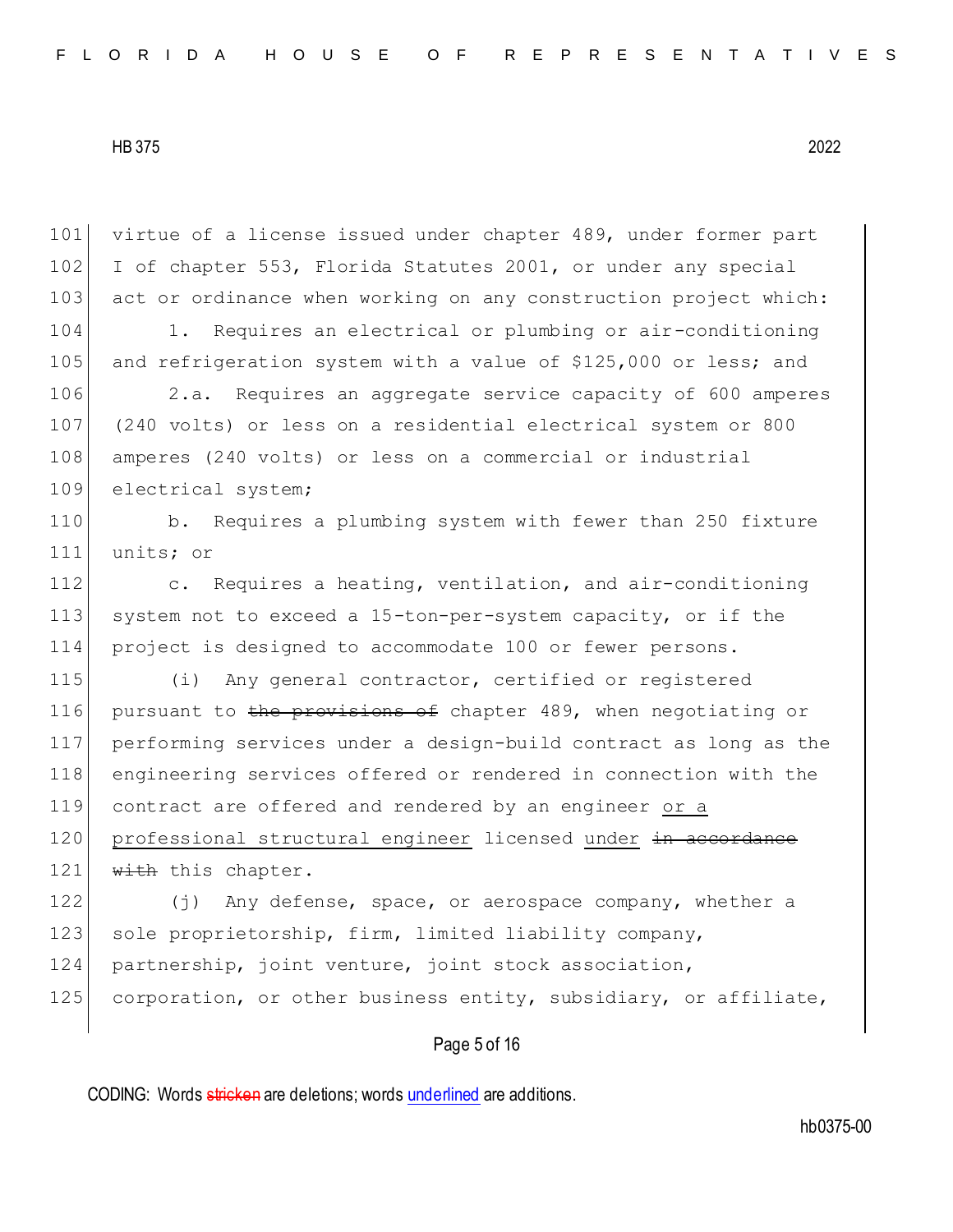126 or any employee, contract worker, subcontractor, or independent 127 contractor of the defense, space, or aerospace company who 128 provides engineering for aircraft, space launch vehicles, launch 129 services, satellites, satellite services, or other defense, 130 space, or aerospace-related product or services, or components 131 thereof. 132 Section 2. Subsections (10) through (12) of section 133 471.005, Florida Statutes, are renumbered as subsections (12) 134 through (14), respectively, present subsection (10) is amended, 135 and new subsections (10) and (11) are added to that section, to 136 read: 137 471.005 Definitions.—As used in this chapter, the term: 138 (10) "Professional structural engineer" means a person who 139 is licensed to engage in the practice of professional structural 140 engineering under this chapter. 141 (11) "Professional structural engineering" means a service 142 or creative work that includes the structural analysis and 143 design of structural components or systems for threshold 144 buildings as defined in s. 553.71. The term includes engineering 145 which requires significant structural engineering education, 146 training, experience, and examination, as determined by the 147 board. 148  $(12)$   $(10)$  "Retired professional engineer," or "professional 149 engineer, retired," "retired professional structural engineer," 150 or "professional structural engineer, retired" means a person

Page 6 of 16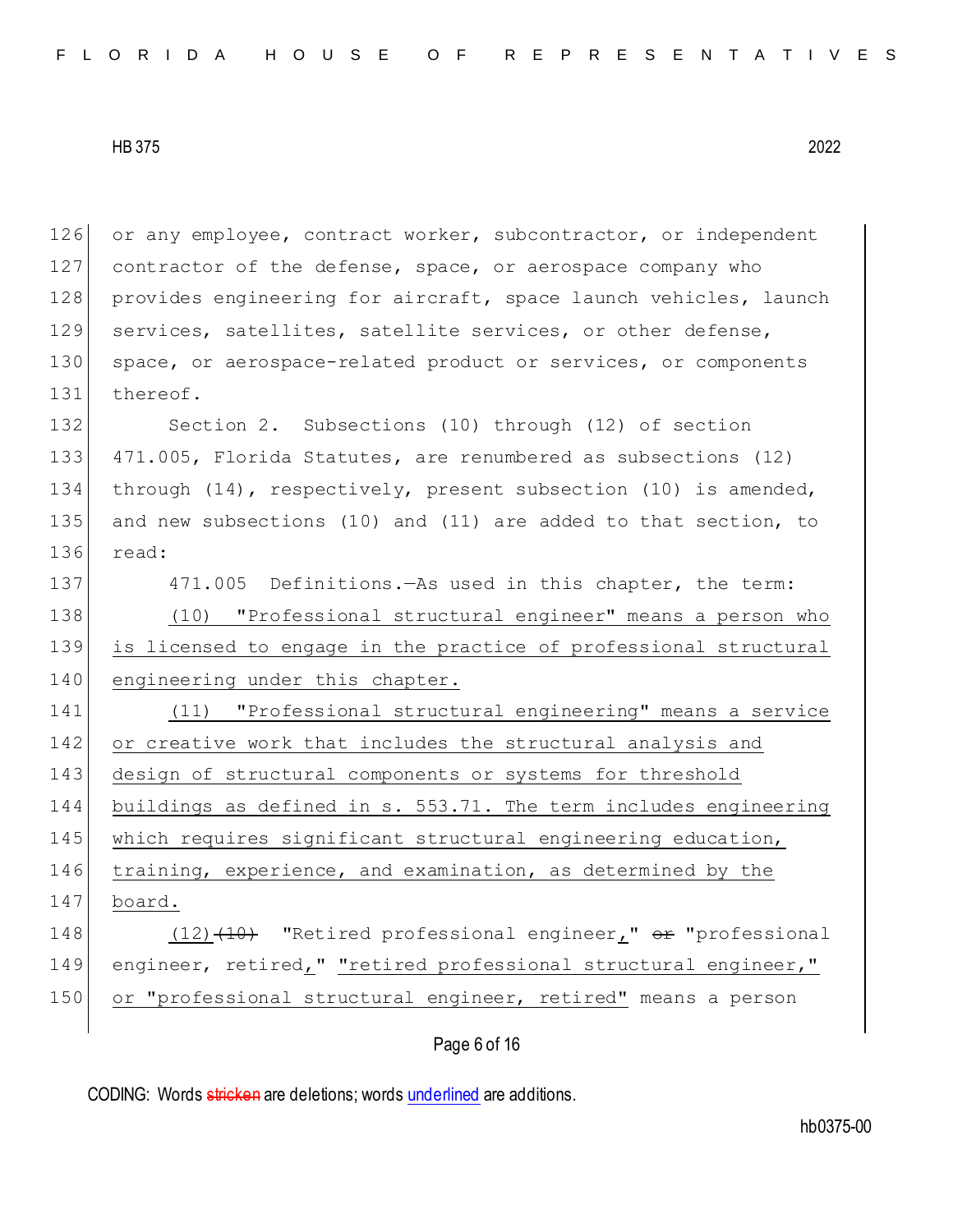| 151 | who has been duly licensed as a professional engineer by the          |
|-----|-----------------------------------------------------------------------|
| 152 | board and who chooses to relinquish or not to renew his or her        |
| 153 | license and applies to and is approved by the board to be             |
| 154 | granted the title "Professional Engineer, Retired" or                 |
| 155 | "Professional Structural Engineer, Retired."                          |
| 156 | Section 3. Paragraph (a) of subsection (2) of section                 |
| 157 | 471.013, Florida Statutes, is amended to read:                        |
| 158 | 471.013 Examinations; prerequisites.-                                 |
| 159 | $(2)$ (a) The board may refuse to certify an applicant for            |
| 160 | failure to satisfy the requirement of good moral character only       |
| 161 | if:                                                                   |
| 162 | There is a substantial connection between the lack of<br>1.           |
| 163 | good moral character of the applicant and the professional            |
| 164 | responsibilities of a licensed engineer or licensed professional      |
| 165 | structural engineer; and                                              |
| 166 | The finding by the board of lack of good moral<br>2.                  |
| 167 | character is supported by clear and convincing evidence.              |
| 168 | Section 4. Subsections (3) through (7) of section 471.015,            |
| 169 | Florida Statutes, are renumbered as subsections $(4)$ through $(8)$ , |
| 170 | respectively, present subsection (3) is amended, and a new            |
| 171 | subsection (3) is added to that section, to read:                     |
| 172 | 471.015 Licensure.-                                                   |
| 173 | The management corporation shall issue a<br>(3)(a)                    |
| 174 | professional structural engineer license to any applicant whom        |
| 175 | the board certifies as qualified to practice professional             |
|     |                                                                       |

Page 7 of 16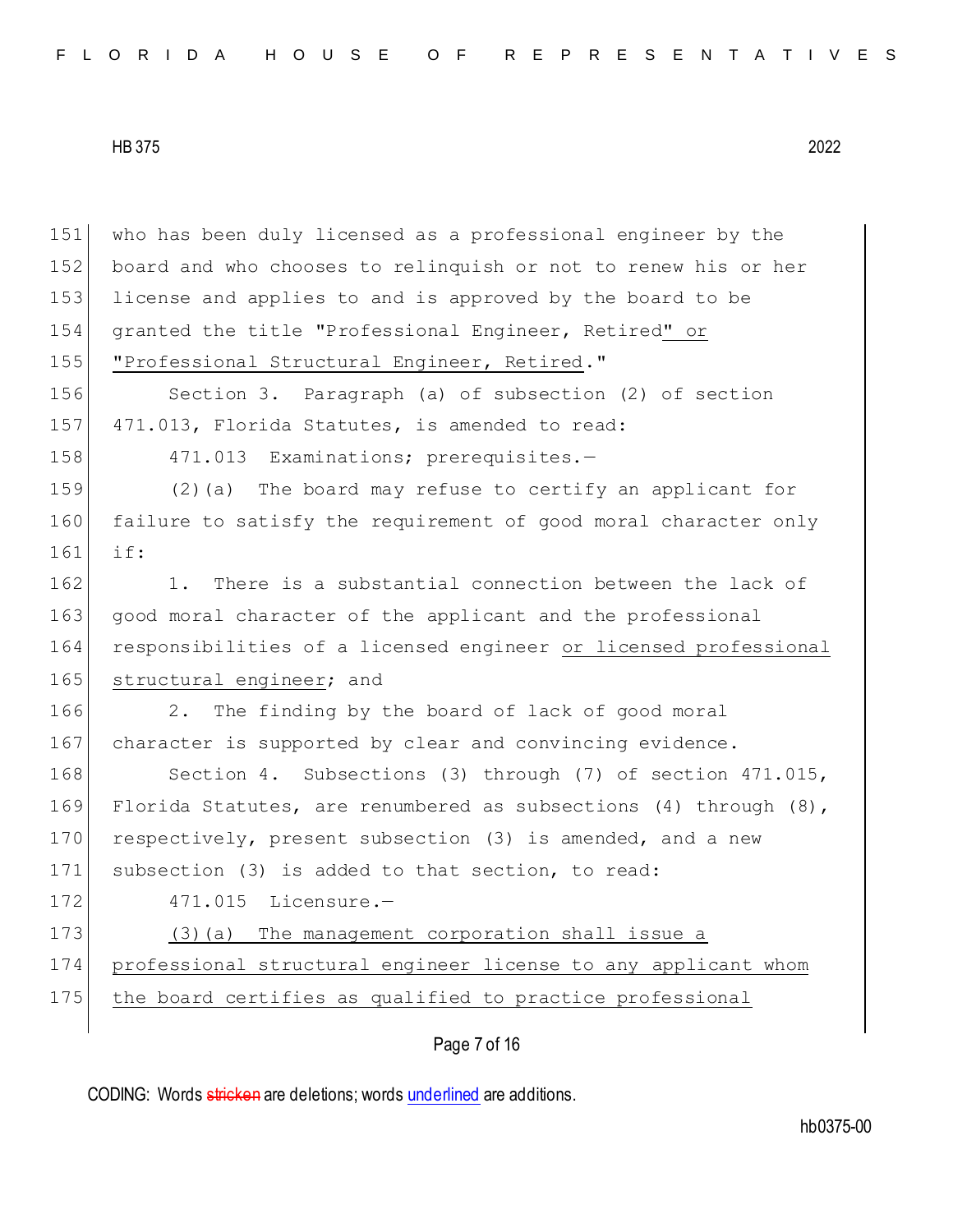| 176 | structural engineering and who meets all of the following        |
|-----|------------------------------------------------------------------|
| 177 | requirements:                                                    |
| 178 | Is licensed under this chapter as an engineer or is<br>1.        |
| 179 | qualified for licensure as an engineer.                          |
| 180 | 2. Submits an application in the format prescribed by the        |
| 181 | board.                                                           |
| 182 | Provides satisfactory evidence of good moral character,<br>3.    |
| 183 | as defined by the board.                                         |
| 184 | 4. Provides a record of 4 years of active structural             |
| 185 | engineering experience, as defined by the board, under the       |
| 186 | supervision of a licensed professional engineer.                 |
| 187 | 5. Has successfully passed the 16-hour National Council of       |
| 188 | Examiners for Engineering and Surveying Structural Engineering   |
| 189 | examination.                                                     |
| 190 | (b) Before March 1, 2024, an applicant who satisfies the         |
| 191 | requirements of subparagraphs (a)1.-4. may satisfy subparagraph  |
| 192 | (a) 5. by:                                                       |
| 193 | 1. Submitting a signed affidavit in the format prescribed        |
| 194 | by the board which states that the applicant is currently a      |
| 195 | licensed engineer in this state and has been engaged in the      |
| 196 | practice of structural engineering with a record of at least 4   |
| 197 | years of active structural engineering design experience;        |
| 198 | Possessing a current professional engineering license<br>2.      |
| 199 | and filing the necessary documentation as required by the board, |
| 200 | or possessing a current threshold inspector license; and         |
|     | Page 8 of 16                                                     |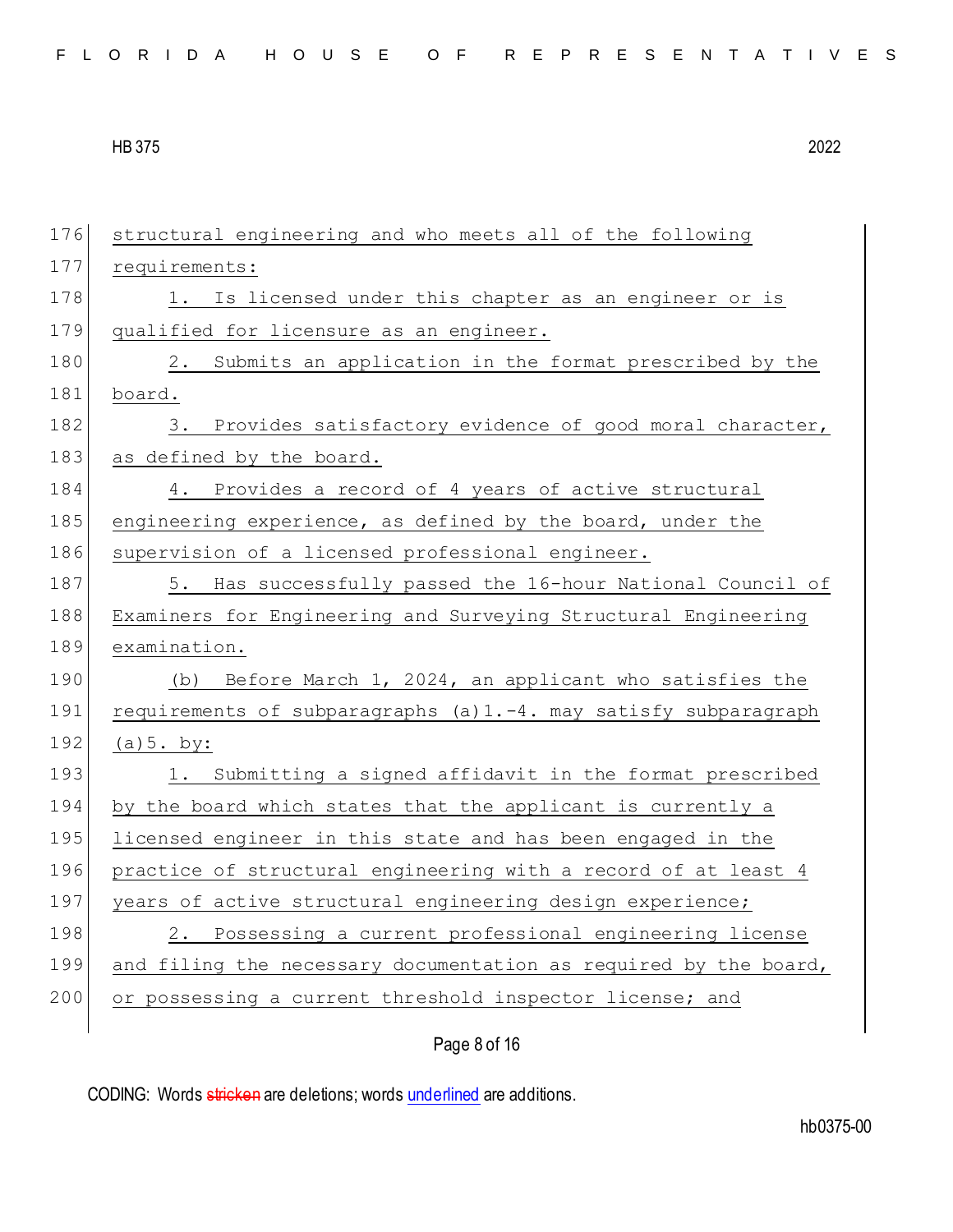201 3. Agreeing to meet with the board or a representative of 202 the board, upon the board's request, for the purpose of 203 evaluating the applicant's qualifications for licensure. 204 (c) An applicant who qualifies for licensure as an 205 engineer under s. 471.013 may simultaneously apply for licensure 206 as a professional structural engineer if all requirements of s. 207 471.013 and this subsection are met. 208  $(4)$   $(3)$  The board shall certify as qualified for a license 209 by endorsement an applicant who: 210 (a) In engineering, by endorsement, an applicant who 211 qualifies to take the fundamentals examination and the 212 principles and practice examination as set forth in s. 471.013, 213 has passed a United States national, regional, state, or 214 territorial licensing examination that is substantially 215 equivalent to the fundamentals examination and principles and 216 practice examination required by s. 471.013, and has satisfied 217 the experience requirements set forth in paragraph (2)(a) and s. 218 471.013;  $\Theta$ **F** 219 (b) In engineering or professional structural engineering, 220 by endorsement, an applicant who holds a valid license to 221 practice engineering or, for professional structural 222 engineering, an applicant who holds a valid license to practice 223 professional structural engineering, issued by another state or 224 territory of the United States, if the criteria for issuance of 225 the license were substantially the same as the licensure

Page 9 of 16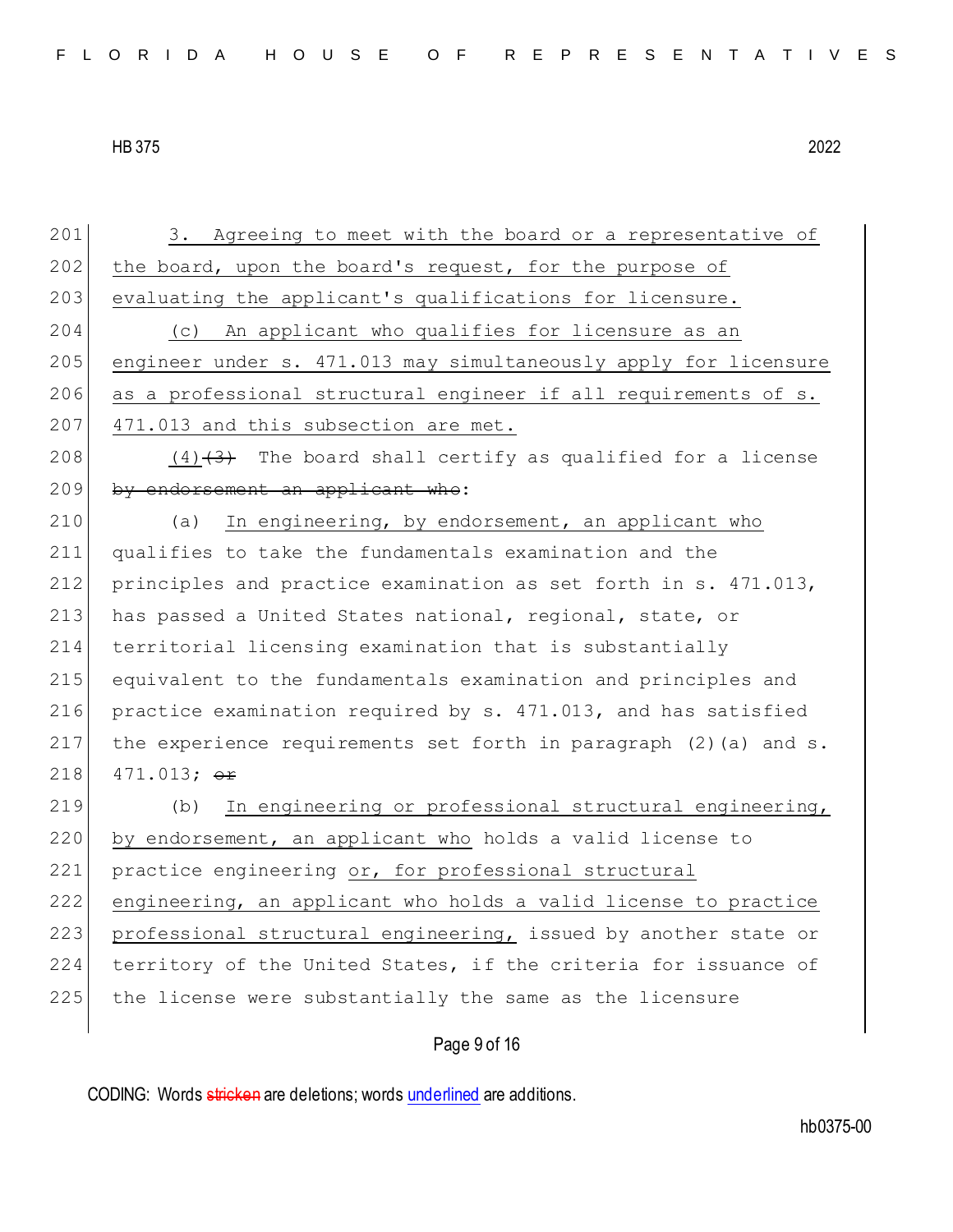Page 10 of 16 criteria that existed in this state at the time the license was issued; or 228 (c) In professional structural engineering, by endorsement, an applicant who holds a valid license to practice professional structural engineering issued by another state or 231 territory of the United States and who has successfully passed one of the following 16-hour examination combinations: 1. The 8-hour National Council of Examiners for Engineering and Surveying Structural Engineering I examination 235 and the 8-hour National Council of Examiners for Engineering and Surveying Structural Engineering II examination. 237 2. The 8-hour National Council of Examiners for Engineering and Surveying Structural Engineering II examination and either the 8-hour National Council of Examiners for Engineering and Surveying Civil: Structural examination or the 241 8-hour National Council of Examiners for Engineering and 242 Surveying Architectural Engineering examination. 243 3. The 16-hour Western States Structural Engineering examination. 245 4. The 8-hour National Council of Examiners for Engineering and Surveying Structural Engineering II examination and either the 8-hour California Structural Engineering Seismic III examination or the 8-hour Washington Structural Engineering III examination. Section 5. Section 471.019, Florida Statutes, is amended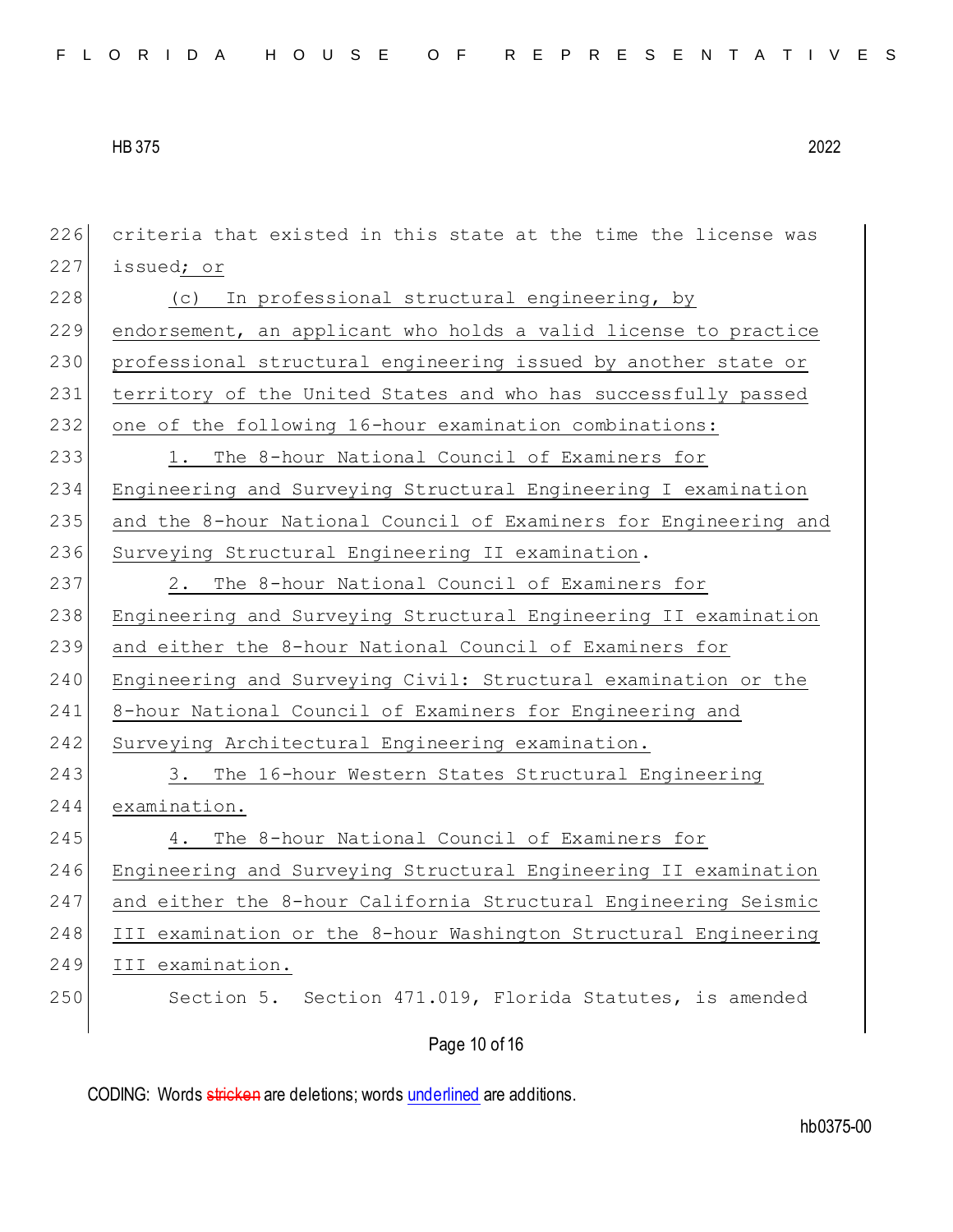251 to read:

252 471.019 Reactivation.—The board shall establish by rule a 253 reinstatement process for void licenses. The rule shall 254 prescribe appropriate continuing education requirements for 255 reactivating a license. The continuing education requirements 256 for reactivating a license for a licensed engineer or a licensed 257 professional structural engineer may not exceed the continuing 258 education requirements prescribed pursuant to s. 471.017 for 259 each year the license was inactive.

260 Section 6. Subsection (2) of section 471.025, Florida 261 Statutes, is amended to read:

262 471.025 Seals.-

263 (2) It is unlawful for any person to seal or digitally sign any document with a seal or digital signature after his or 265 her license has expired or been revoked or suspended, unless 266 such license is has been reinstated or reissued. When an 267 engineer's or a professional structural engineer's license is has been revoked or suspended by the board, the licensee shall, within a period of 30 days after the revocation or suspension 270 has become effective, surrender his or her seal to the executive director of the board and confirm to the executive director the cancellation of the licensee's digital signature in accordance with ss. 668.001-668.006. In the event the engineer's license has been suspended for a period of time, his or her seal shall be returned to him or her upon expiration of the suspension

## Page 11 of 16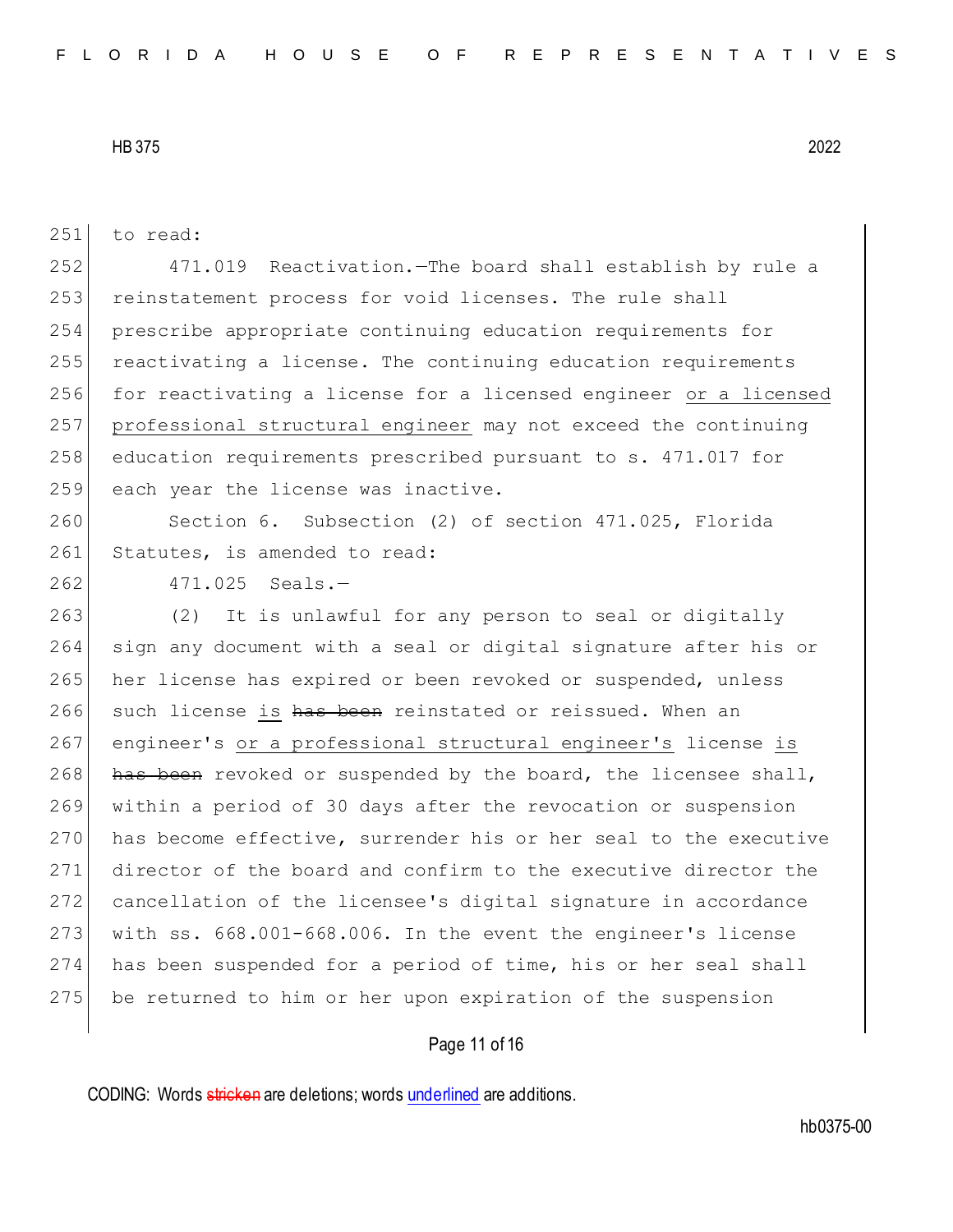| 276 | period.                                                         |
|-----|-----------------------------------------------------------------|
| 277 | Section 7. Paragraphs (b) through (g) of subsection (1) of      |
| 278 | section 471.031, Florida Statutes, are redesignated as          |
| 279 | paragraphs (c) through (h), respectively, present paragraph (b) |
| 280 | of that subsection is amended, and a new paragraph (b) is added |
| 281 | to that subsection, to read:                                    |
| 282 | 471.031 Prohibitions; penalties.-                               |
| 283 | A person may not:<br>(1)                                        |
| 284 | Beginning March 1, 2024, practice professional<br>(b)           |
| 285 | structural engineering unless the person is licensed as a       |
| 286 | professional structural engineer or is exempt from licensure    |
| 287 | under this chapter.                                             |
| 288 | $(c)$ $(b+1)$ . Except as provided in subparagraph 2. or        |
| 289 | subparagraph 3., use the name or title "professional engineer"  |
| 290 | or any other title, designation, words, letters, abbreviations, |
| 291 | or device tending to indicate that such person holds an active  |
| 292 | license as an engineer when the person is not licensed under    |
| 293 | this chapter, including, but not limited to, the following      |
| 294 | titles: "agricultural engineer," "air-conditioning engineer,"   |
| 295 | "architectural engineer," "building engineer," "chemical        |
| 296 | engineer, " "civil engineer, " "control systems engineer, "     |
| 297 | "electrical engineer," "environmental engineer," "fire          |
| 298 | protection engineer, " "industrial engineer, " "manufacturing   |
| 299 | engineer, " "mechanical engineer, " "metallurgical engineer, "  |
| 300 | "mining engineer," "minerals engineer," "marine engineer,"      |
|     |                                                                 |

Page 12 of 16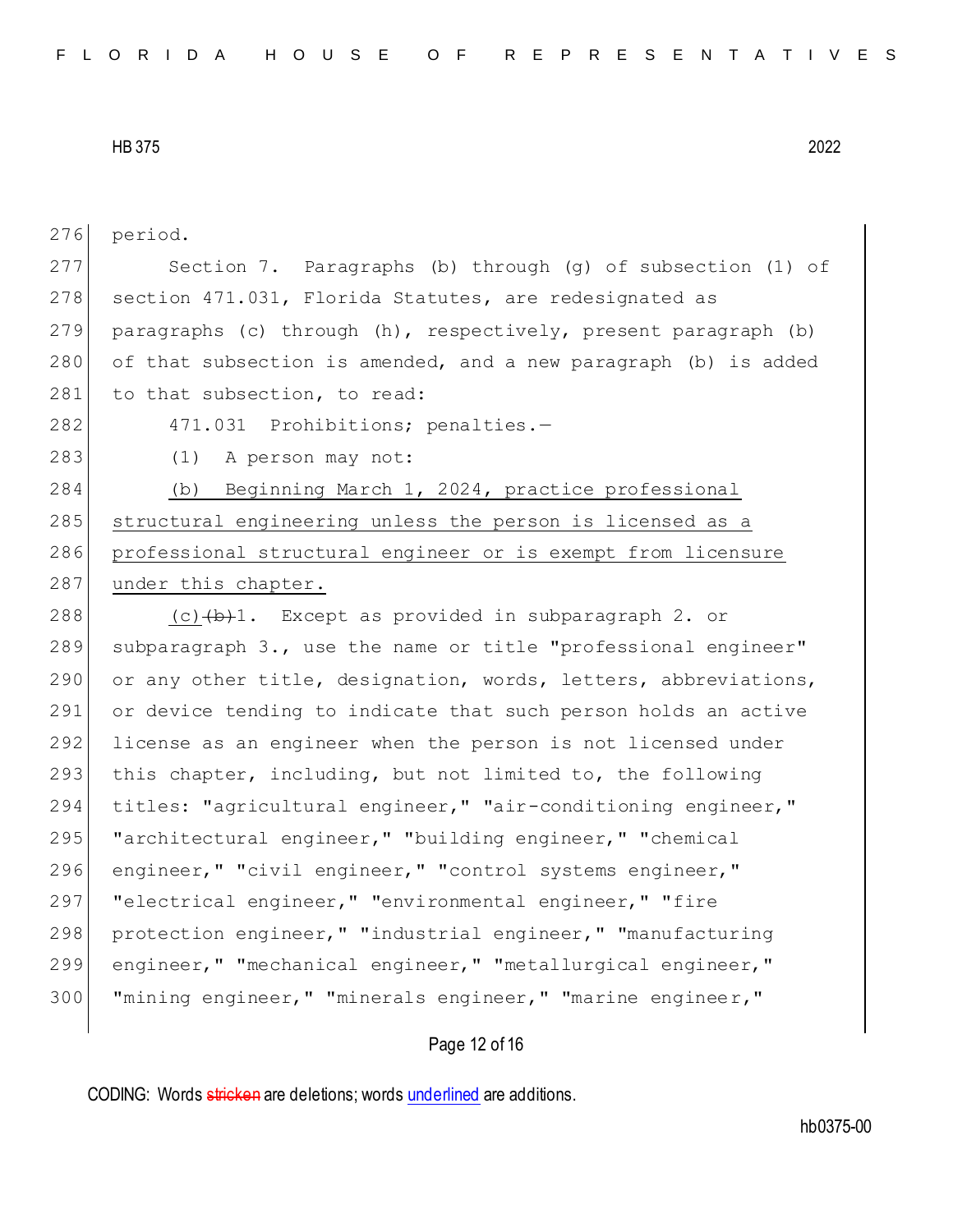"nuclear engineer," "petroleum engineer," "plumbing engineer," "structural engineer," "transportation engineer," "software engineer," "computer hardware engineer," or "systems engineer." 304 2. Any person who is exempt from licensure under s.  $471.003(2)(i)$  may use the title or personnel classification of "engineer" in the scope of his or her work under that exemption if the title does not include or connote the term "professional 308 engineer, " "registered engineer, " "licensed engineer, " 309 "registered professional engineer,"  $\theta$  and "licensed professional" engineer, "licensed structural engineer," "professional structural engineer," or "registered structural engineer." 312 3. Any person who is exempt from licensure under s. 471.003(2)(c) or (e) may use the title or personnel classification of "engineer" in the scope of his or her work under that exemption if the title does not include or connote 316 the term "professional engineer," "registered engineer," 317 "licensed engineer," "registered professional engineer,"  $\theta$ 318 | "licensed professional engineer," and "licensed structural engineer," "professional structural engineer," "registered 320 structural engineer," or "structural engineer," and if that person is a graduate from an approved engineering curriculum of 4 years or more in a school, college, or university which has 323 been approved by the board. Section 8. Paragraphs (b) through (e) and (g) of subsection (1) and subsection (4) of section 471.033, Florida

Page 13 of 16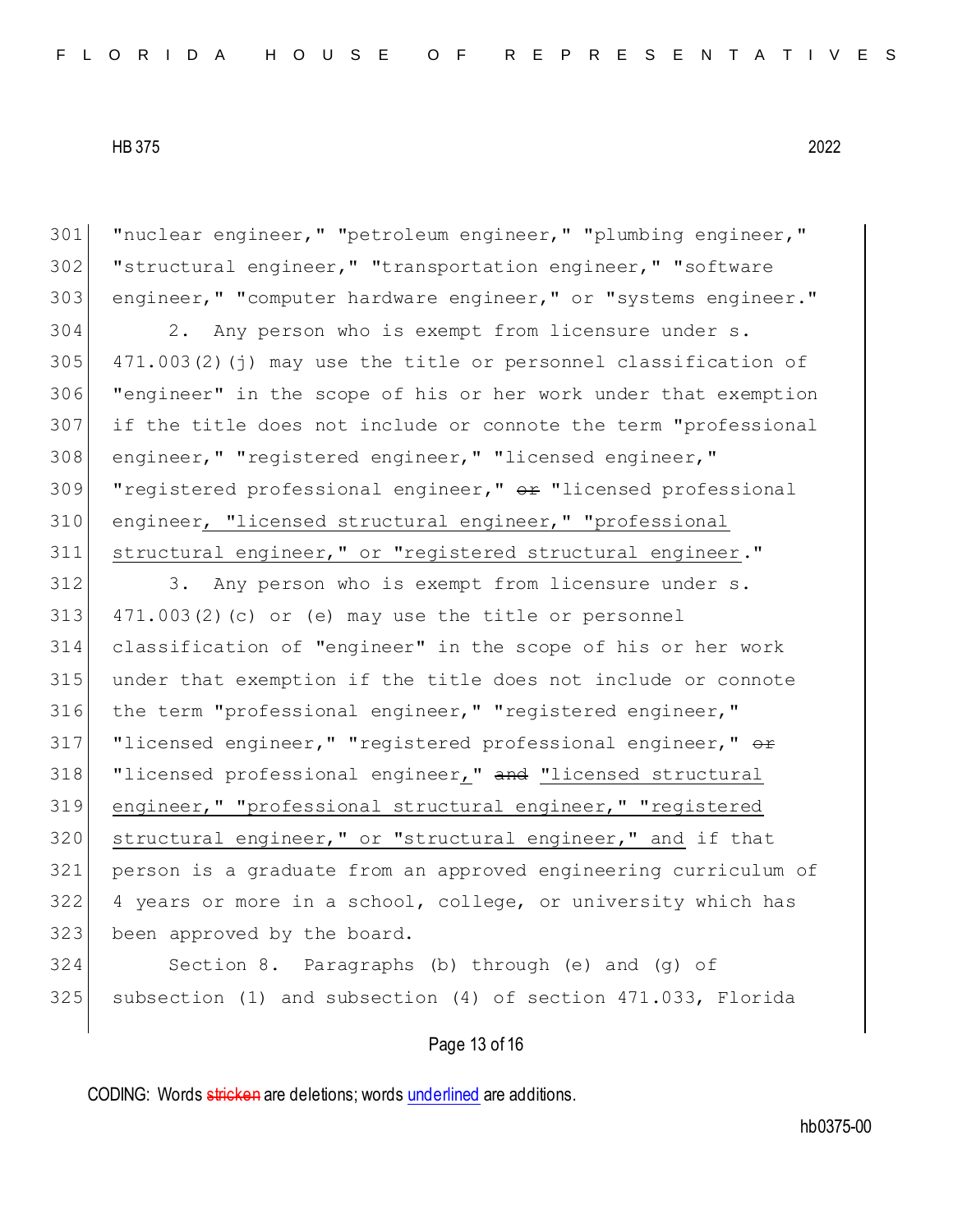326 Statutes, are amended to read: 327 471.033 Disciplinary proceedings.-328 (1) The following acts constitute grounds for which the 329 disciplinary actions in subsection (3) may be taken: 330 (b) Attempting to procure a license to practice 331 engineering or professional structural engineering by bribery or 332 fraudulent misrepresentations. 333 (c) Having a license to practice engineering or 334 professional structural engineering revoked, suspended, or 335 otherwise acted against, including the denial of licensure, by 336 the licensing authority of another state, territory, or country, 337 for any act that would constitute a violation of this chapter or 338 chapter 455. 339 (d) Being convicted or found guilty of, or entering a plea 340 of nolo contendere to, regardless of adjudication, a crime in 341 any jurisdiction which directly relates to the practice of 342 engineering, professional structural engineering, or the ability 343 to practice engineering or professional structural engineering. 344 (e) Making or filing a report or record that the licensee 345 knows to be false, willfully failing to file a report or record 346 required by state or federal law, willfully impeding or 347 obstructing such filing, or inducing another person to impede or 348 obstruct such filing. Such reports or records include only those 349 that are signed in the capacity of a licensed engineer or 350 licensed professional structural engineer.

# Page 14 of 16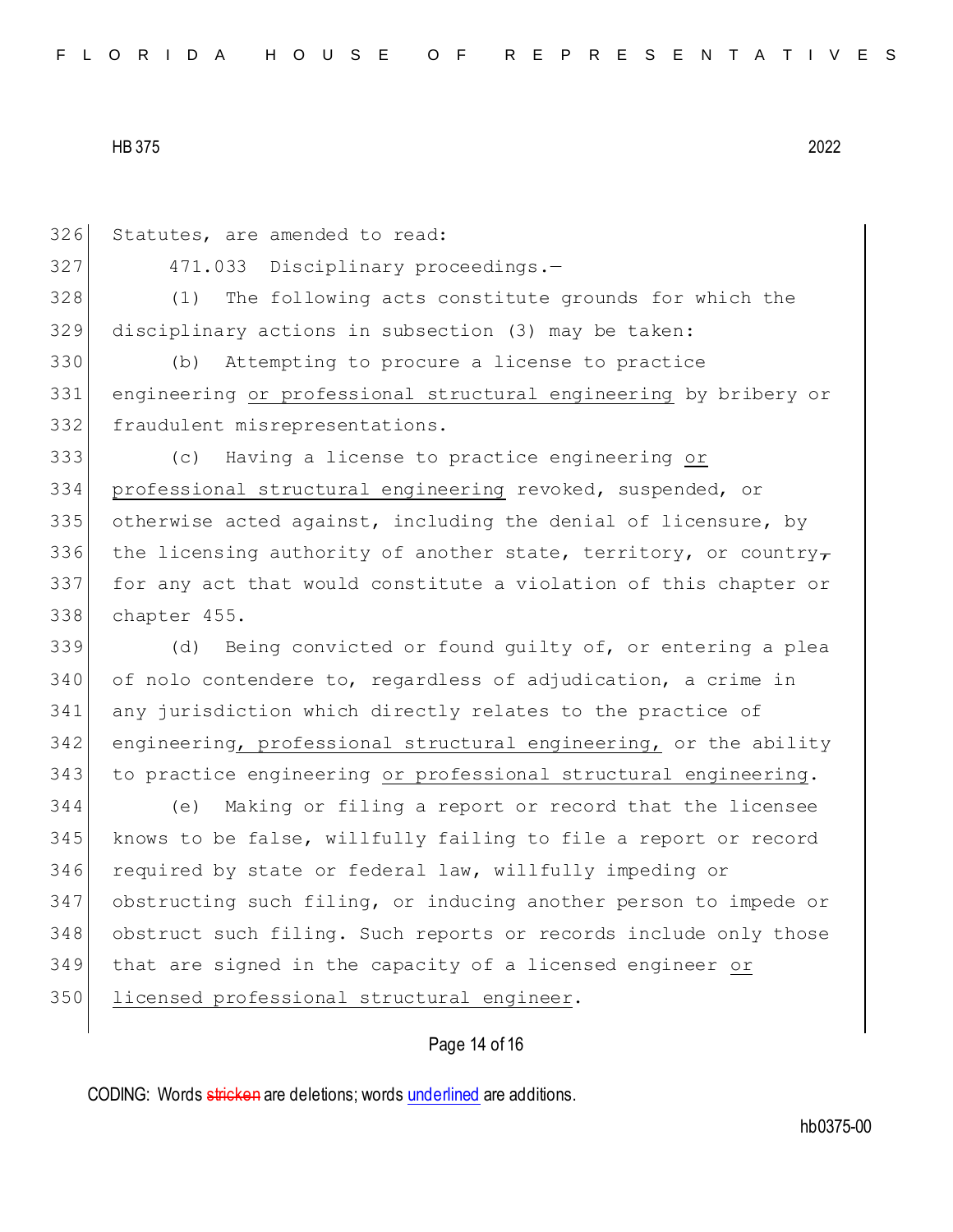Page 15 of 16 351 (g) Engaging in fraud or deceit, negligence, incompetence,  $352$  or misconduct<sub>r</sub> in the practice of engineering or professional 353 structural engineering. 354 (4) The management corporation shall reissue the license 355 of a disciplined engineer, professional structural engineer, or 356 business upon certification by the board that the disciplined 357 person has complied with all of the terms and conditions set 358 forth in the final order. 359 Section 9. Subsection (1) of section 471.037, Florida 360 Statutes, is amended to read: 361 471.037 Effect of chapter locally.-362 (1) Nothing contained in this chapter shall be construed 363 to repeal, amend, limit, or otherwise affect any local building 364 code or zoning law or ordinance, now or hereafter enacted, which 365 is more restrictive with respect to the services of licensed 366 engineers or licensed professional structural engineers than the 367 provisions of this chapter. 368 Section 10. Subsection (3) of section 471.0385, Florida 369 Statutes, is amended to read: 370 471.0385 Court action; effect. - If any provision of s. 371 471.038 is held to be unconstitutional or is held to violate the 372 state or federal antitrust laws, the following shall occur: 373 (3) The Executive Office of the Governor, notwithstanding 374 chapter 216, is authorized to reestablish positions, budget 375 authority, and salary rate necessary to carry out the